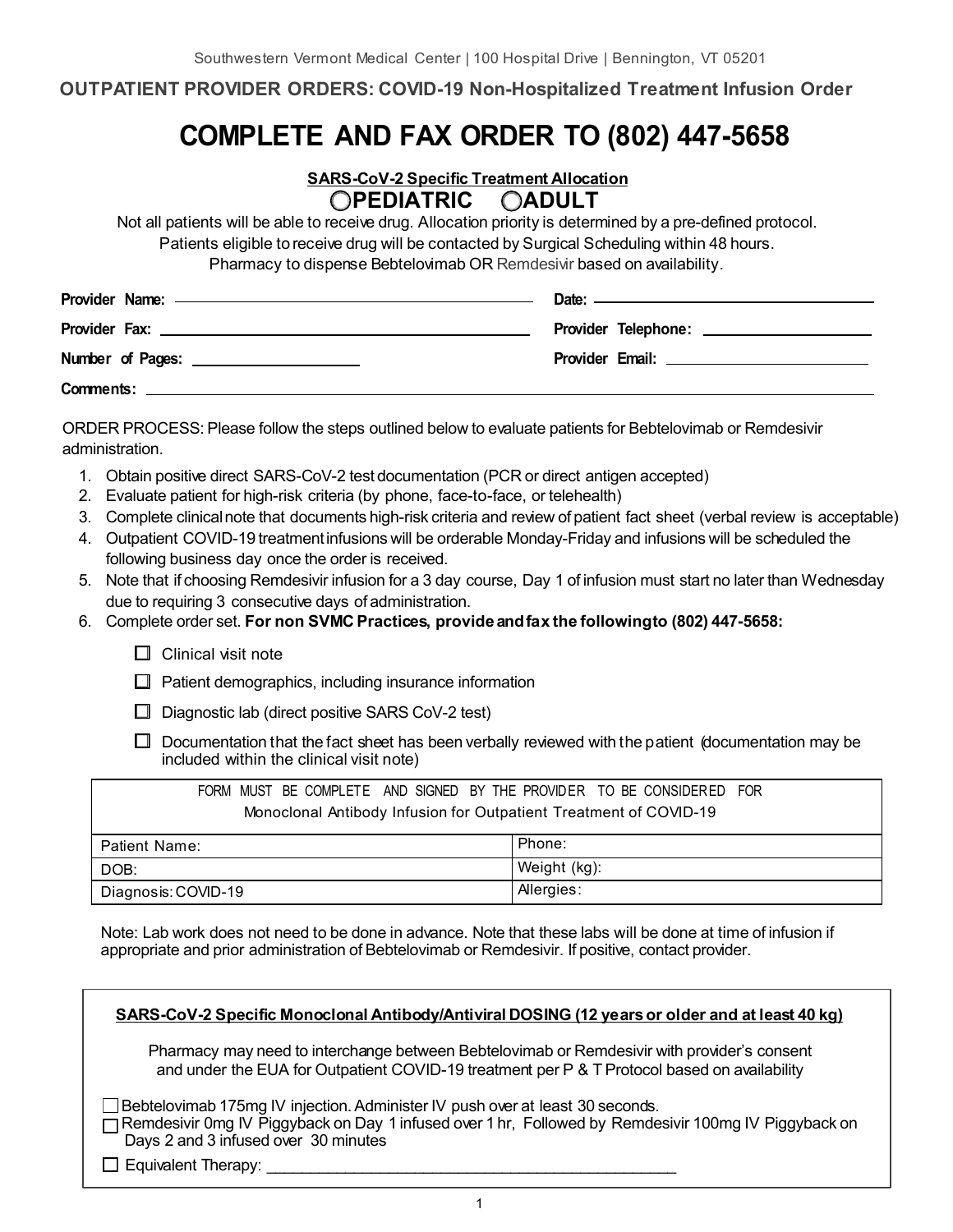## **OUTPATIENT PROVIDER ORDERS: COVID-19 Non-Hospitalized Treatment Infusion Order**

| SARS-CoV-2 Specific PEDIATRIC (28 days or older and at least 3 kg) Monoclonal Antibody/Antiviral DOSING                                                                                                                                                                                                                                                                                                                                                                                                                                                                                                                                            |
|----------------------------------------------------------------------------------------------------------------------------------------------------------------------------------------------------------------------------------------------------------------------------------------------------------------------------------------------------------------------------------------------------------------------------------------------------------------------------------------------------------------------------------------------------------------------------------------------------------------------------------------------------|
| Remdesivir 5 mg/kg IV Piggyback on Day 1 infused over 1 hr, Followed by Remdesivir.5 mg/kg IV Piggyback<br>on Days 2 and 3 infused over 30 minutes<br>$\mathbf{L}$                                                                                                                                                                                                                                                                                                                                                                                                                                                                                 |
| SARS-CoV-2 Specific Monoclonal Antibody/Antiviral CRITERIA FOR USE<br>Patient must meet ALL criteria to be eligible for Bebtelovimab or Remdesivir with EUA for COVID-19<br>outpatient treatment consideration.<br>Bebtelovimab: 12 years of age and $\geq 40$ kg<br>Remdesivir: 28 days or older and $\geq$ 3 kg<br>$\Box$ COVID-19 positive by PCR or Antigen testing<br>Less than 7 d ays from symptom onset. Date of Symptom Onset:<br>Meets the following oxygen therapy requirements:<br>П<br>$\Box$ Not requiring oxygen therapy due to COVID-19<br>$\Box$ LTOT (non-COVID-19 related comorbidity) no increase in baseline oxygen flow rate |
| High risk - defined as meeting one or more of the following criteria (select all that apply):<br>$\Box$ Age $\geq$ 65 years or < 1 year old<br>$\Box$ Body Mass Index (>/= 25)<br>Chronic kidney disease $\Box$ Cardiovascular disease<br>. .<br><b>Diabetes</b><br>$\Box$ Hypertension<br>$\Box$<br>Immunosuppressive Disease □ COPD/other chronic respiratory disease<br>$\mathbb{R}^n$<br>Receiving immunosuppressive treatment<br>$\Box$                                                                                                                                                                                                       |
| Patient / caregiver has received MAB/Remdesivir fact sheet                                                                                                                                                                                                                                                                                                                                                                                                                                                                                                                                                                                         |
| Patient / caregiver informed treatment is under Emergency Use Authorization                                                                                                                                                                                                                                                                                                                                                                                                                                                                                                                                                                        |
| Patient / caregiver agreed to treatment with either drug                                                                                                                                                                                                                                                                                                                                                                                                                                                                                                                                                                                           |

#### **MONITORING**

- 1. Obtain vital signs prior to Bebtelovimab or Remdesivir administration
- 2. Monitor vital signs every 15 minutes during infusion and every 30 minutes thereafter
- 3. Clinically monitor patients during infusion and for at least 1 hour after infusion is completed
- 4. If signs and symptoms of a clinically significant hypersensitivity reaction or anaphylaxis occur, immediately discontinue administration and initiate appropriate medications and/or supportive therapy (see ADVERSE REACTIONS below)

#### **ADVERSE REACTIONS**

| <b>MINOR REACTIONS</b>                   | <b>SEVERE REACTIONS</b>                                        |
|------------------------------------------|----------------------------------------------------------------|
| (e.g. nausea, itching, joint pain, rash) | (e.g. bronchospasm, loss of airway, fainting, severe flushing) |
| <b>STOP</b> infusion                     | <b>CALL A CODE or RAPID RESPONSE</b>                           |
| DiphenhydrAMINE 50 mg IV Push Once       | <b>STOP</b> infusion                                           |
| Famotidine 20 mg IV Push Once            | EPINEPHrine 0.3 mg/o.3 ml Subcutaneous Once                    |
| dexamethasone 10 mg IV Push Once         | <b>Oxygen PRN</b>                                              |
| Notify Provider                          | Notify Provider                                                |